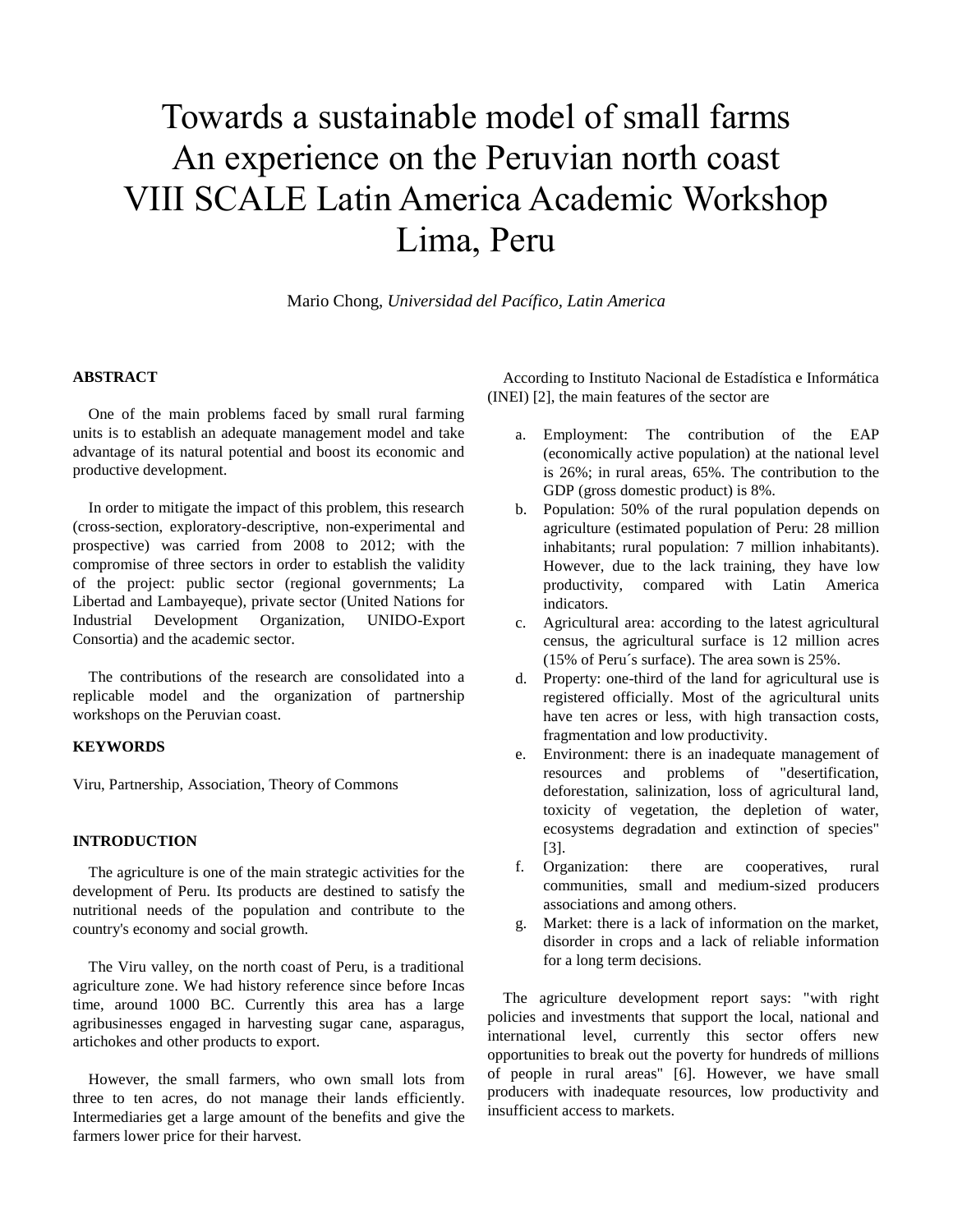## **METHODOLOGY**

The research was carried in the Viru valley. The objective was designing a model that guides the economic development of small rural agricultural in this valley.

The population involved local farmers and authorities, organizations (companies, government entities, water management organizations, and agricultural associations) and representative actors in Viru.

The methodology, which combines several and different research tools such as observation, surveys, interviews, questionnaires and study trips that contribute to obtain a broad view of the valley, starts by identifying its problems and goes on to work out its lines of development.

- a) Observation, in the first study trip. It was allowed to obtain a first context of the zone [5]. It also made possible to develop an initial scope of the following aspects:
	- The main social and economic activities
	- The development areas: economic, social and political
	- The population's customs and behavior
- b) Survey, important instrument in transverse descriptive, non-experimental research [1]. This instrument was applied in the second study trip with questionnaires focused on agricultural producers.

The survey was applied to 83 agricultural producers (64 males and 19 females) belonging to the villages of Huacapongo, El Niño Bajo, El Niño, Tomabal, Queneto, La Represa, Susanga, El Carmelo, La Gloria, Compositan, Zaraque, San Juan, La Calera, Santa Elena, La Gloria, San Jose, San Nicolas, Huancaquito Alto and Huancaquito Bajo.

The survey aimed to collect quantitative and qualitative information of economic activities (agriculture, livestock, and trade), land ownership, water uses, education, health and others.

c) Interview, in order to confirm the survey and collect information on the agricultural situation in the valley of Viru (strengths and weaknesses). The format was free, according to the interviewer, from 30 to 60 minutes, using digital recordings.

The main topics were focused on economic activities, water management, representative actors and development alternatives. The interviews were conducted in different study trips. In the second study trip, for example, there were 41 interviews from which it was

obtained valuable information on the potential of development and the problems of Viru.

Those interviewed were local and regional authorities, representatives of the organizations related of water management, companies, farmers and other actors of the area.

d) Delphi questionnaire was used to predict behavior or the future phenomenon or a problem. The anonymous questionnaire was conducted in two stages with the experts selected by their knowledge and skills. The application was virtually with a web page, each expert filled in the information online.

The first round had the objective of validating the results of the previous instruments (observation, surveys, and interviews), the problem tree and the first development model. The second round consolidated it and established development guidelines, and reach consensus.

#### **Study trips**

The first study trip was exploratory: established the problem, preliminary alternative solutions and gathered the information.

The second study trip aimed at the process of surveys and interviews, the design the first problem tree and objective tree. The information determined five development areas: agriculture, livestock, water resource management, nontraditional activities (tourist and aquaculture) and public policies improvement

The third study trip focused on Chavimochic irrigation project and its influence zone

The fourth study trip concluded with the first round of the questionnaire. Also, one guideline for the sustainability of research was the organization of associativity workshops. The proposals and its approaches served as the basis for planning the fifth study work and executing the second round of the questionnaire.

The fifth study trip, with the second round of the questionnaire, allowed validating the research; and establishing the base of associativity workshops on the north coast.

#### **Associativity workshop – San Jose**

The first associativity workshop was developed with the support of La Libertad Regional Government, Chavimochic special project (PECH) and UNIDO, from March 25<sup>th</sup> to March  $26<sup>th</sup>$  2011.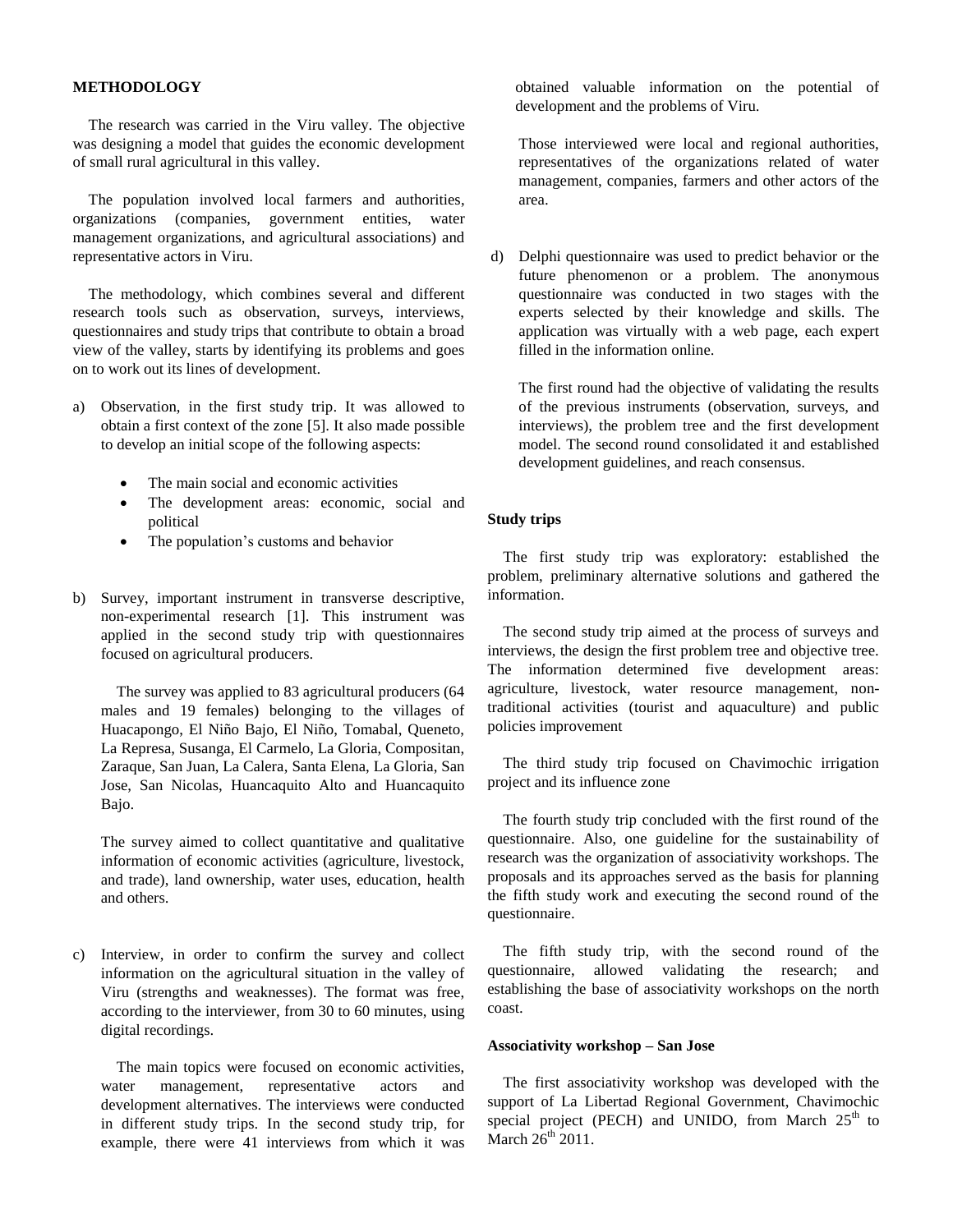The objectives were:

- Establish the research sustainability through training small farmer leaders on issues of associativity and innovation.
- Promote discussion and proposals for innovation in the small rural agricultural units.
- Strengthen the relationship among the three sectors (private, public, academic) for the development of small rural agricultural in the Viru valley.

"Thinking about being competitive, promote crops by market, innovated production processes, reduce cost and promote the small farmer integration cannot complete without trust, common goals, export agriculture and a project goal, association", said Humberto Landeras.

## **Associativity workshop - Olmos**

It was from November  $3<sup>rd</sup>$  to November  $4<sup>th</sup>$  2011, with the support of the Lambayeque Regional Government, Olmos Tinajones Special Project (PEOT) and UNIDO, the second workshop was organized.

The objectives of the workshop were three

- Encourage partnerships among leaders of agricultural unions, leaders and members of management committees of Olmos valley and the actors of the market chain.
- Promote and exploit development opportunities of Olmos-Tinajones irrigation project.
- Replicate the experiences obtained in Viru Valley and the associativity development model.

## **Organic production workshop, La Libertad**

During 2012 and 2013 were formed associations of small farmers, differentiated by production areas, products and markets, under the auspices of the regional government of La Libertad.

Between September  $12<sup>th</sup>$  and September  $13<sup>th</sup>$ , 2013, was organized, for example, the first organic production workshop, with more than 450 organic farmers in the La Libertad region. In order to know and implement, the best practices of organic production.

In this meeting they founded the La Libertad organic producers network with Propalto (24 producers of Hass avocado), Ceprovasc (221 producers of Hass avocado, pineapple and vegetables), Asoproagro (22 producers), Asfrici (40 producers) and Ayni Llacta (15 producers).

"This associative project increased my revenue by demand abroad, achieved better bargaining power in price and the participation in a collective trade and managed to the sustainability of my farm"; Mrs. Catalina Leon.

## **RESULTS**

The consensus and the actual organizations validate the small farmer sustainable model. This model proposes the development of an autonomous entity and the integration of the three sector (public, private and academic) with a sustainable uses of resources based on a competitive agriculture, efficient use of water resources, consolidate their park technology, develop non-traditional activities (tourism and aquaculture) and adequate public policies.

The model consolidates the vision of the Integrator, (European model) based on agriculture (agricultural development model and the development of an agricultural company) and its related activities (multifunctional model) with a joint between the public, private and academic sector in a flexible organization in processes of incubation and promotion of innovation and entrepreneurship (model of science and technology parks).



**Fig.1. Small farms sustainable model**

#### **CONCLUSIONS**

The research and the associativity workshops showed the potential of north coast in Peru, because of their geographic location, microclimates oriented to agriculture, irrigation projects, and logistic facilities. The variables "integration, competitiveness and sustainable" were important for the development.